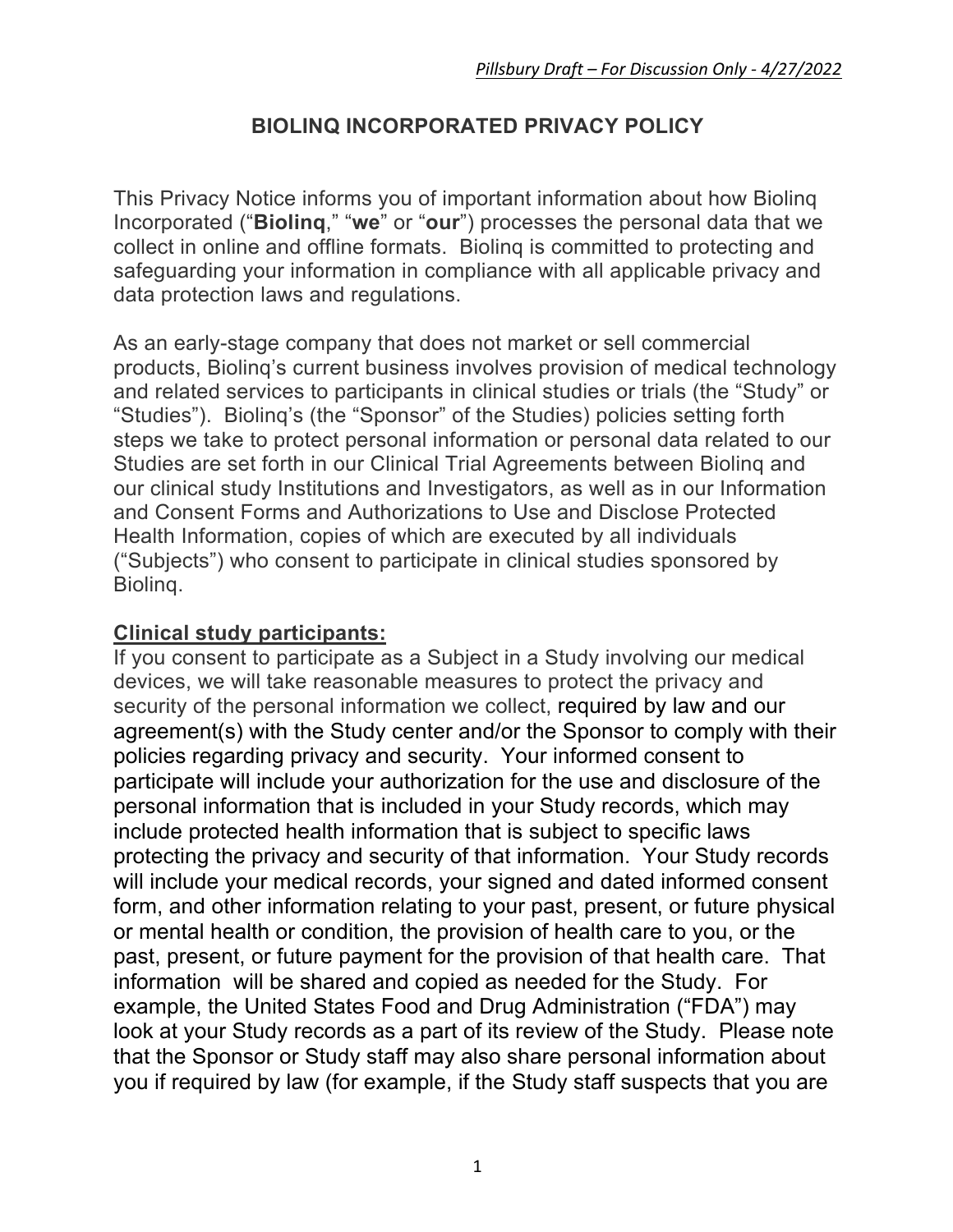going to harm someone or yourself). If you have questions about this, please ask the Study staff.

If you would like to know how the Sponsor will protect the privacy of your records, ask the study staff how to get this information.

The Study staff or Sponsor may use some facts about your being in this study in books, magazines, journals, and scientific meetings. If this happens, no one will use your name or other information that could be used to identify you.

The Institutions, Investigators and their respective personnel who conduct our clinical studies may be subject to the requirements of 42 U.S.C. 1171 *et seq.* enacted by the Health Insurance Portability and Accountability Act of 1996 ("HIPAA"), as amended, and regulations promulgated thereunder, and/or other applicable state or federal law or regulations governing the use, disclosure, confidentiality, security, or privacy of "protected health information" or "PHI" (collectively, and with other laws that apply to the protection of health and other personal information, the "Privacy Regulations"). The Institutions, in connection with the performance of the Studies, may collect, create, receive, use, or disclose your PHI and provided that PHI to us. The Institutions conducting our Studies all have represented and warranted to us that they will act in compliance with the Privacy Regulations, including, but not limited to, either (1) obtaining valid authorizations meeting all of the requirements of the Privacy Regulations which authorize Institution to collect, create, receive, use, or disclose PHI, including without limitation disclosure to the Sponsor, and/or (2) obtaining from an institutional review board ("IRB") or a similar body an informed and good faith determination that it is not required to obtain authorization under the Privacy Regulations for such collection, creation, receipt, use, or disclosure, including without limitation disclosure to the Sponsor.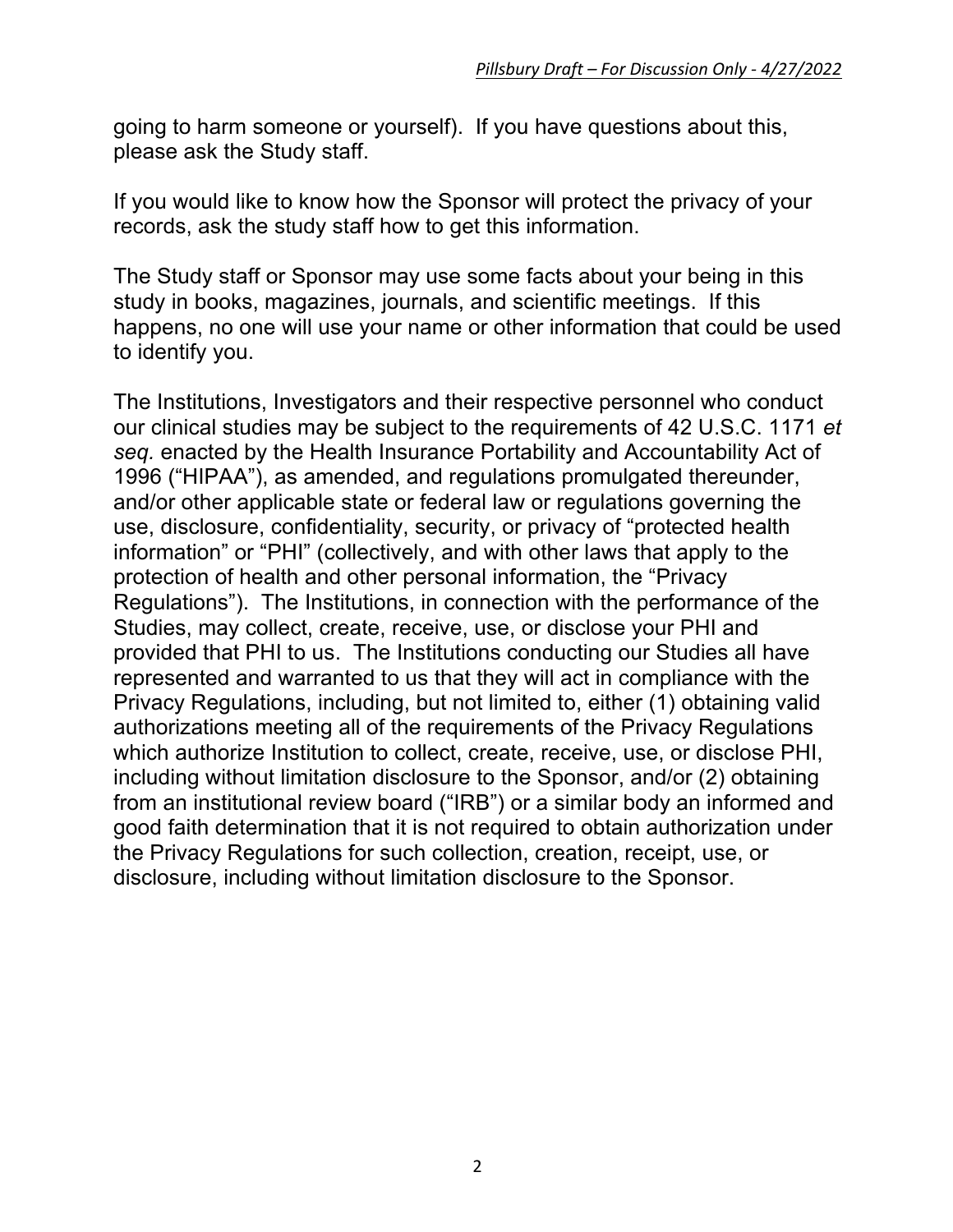An IRB is an independent committee established to help protect the rights of research subjects. If you are a Subject in one of our Studies and you have any questions about your rights as a research Subject, and/or concerns or complaints regarding our research Study, please contact the IRB identified on the informed consent document you signed to be a participant in the study.

We will not combine your PHI with other information we may collect about you, as is described below, and we will not sell or otherwise disclose your PHI except in compliance with the Privacy Regulations and our agreement(s) with the Study center and/or the Sponsor.

#### **When and why Biolinq collects Personal Data or Information from individuals who are not Subjects in our Studies**

When we use the term "**Services**" in this Policy, we mean to refer collectively to:

- The website owned and controlled by us that links to this Privacy Notice ("**Sites**"); and
- Interactions with the public whether in person or via social media properties we operate, and emails that we send ("**Social Media Activities**").

When we use the term "**personal data**" or "**personal information**," we mean data or information that reasonably can be used to identify a person, or that reasonably relates to a person.

#### *How we collect and use personal data*

We collect and process personal data about a number of different individuals through the provision of our Services. These include prospective customers of our future products, others who may be interested in our technology and future products and services, visitors to our offices, visitors to our Sites, vendors, physicians and other individuals.

**Partners, Members of the Public and Prospective Customers**: We collaborate with and use services from corporate entities, and data about entities is not personal data. But we do process personal data of their employees, representatives and other personal data provided to us. Moreover, we also process personal data that members of the public provide to us via our Sites and Social Media Activities.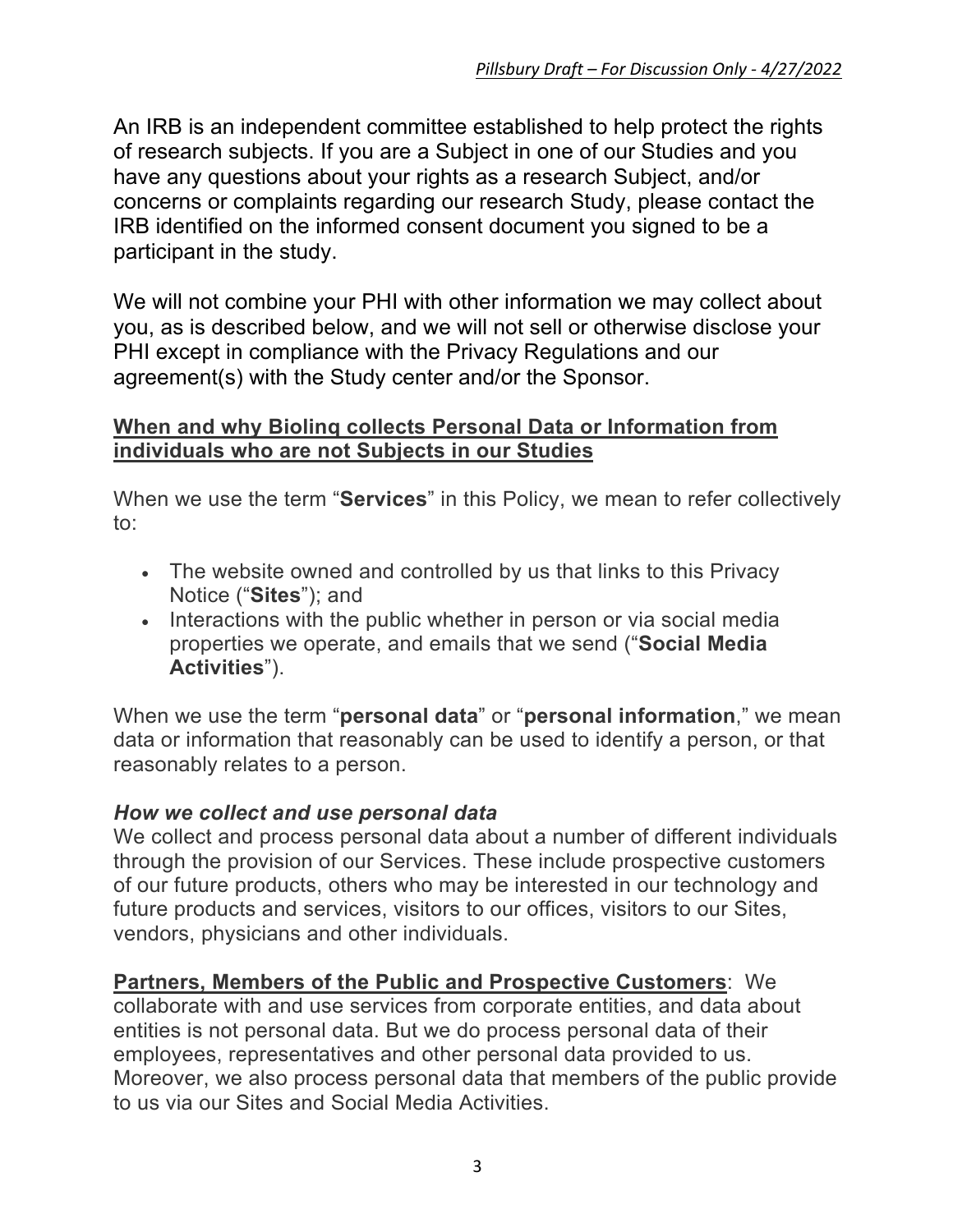We may collect the following personal data in the context of providing our Services and through our Sites and Social Media Activities:

- Names
- Job titles
- Email address
- Physical address
- Phone number
- Device log data (but not PHI)

Our legal bases for processing personal data in connection with our Services and through our Sites and Social Media Activities include:

- To comply with legal obligations and professional responsibilities;
- To perform contracts;
- To pursue our legitimate interests of:
	- ensuring that we deliver the best possible service,
	- keeping individuals informed of developments in our technology, products, and services,
	- business development, and
	- ensuring we build and maintain a good working relationship with you;
- Your consent, but where we make it clear to you in advance that we are relying on you consent (for example, when you sign up to our mailing list).

**Health Care Professionals:** We often interact with health care professionals in the conduct of our business. In connection with our Services, we may contract with them to perform consulting or to conduct clinical trials. We collect the following personal data about health care professionals.

- Names
- Job titles
- Email address
- Professional address
- Phone number
- Resume and work history details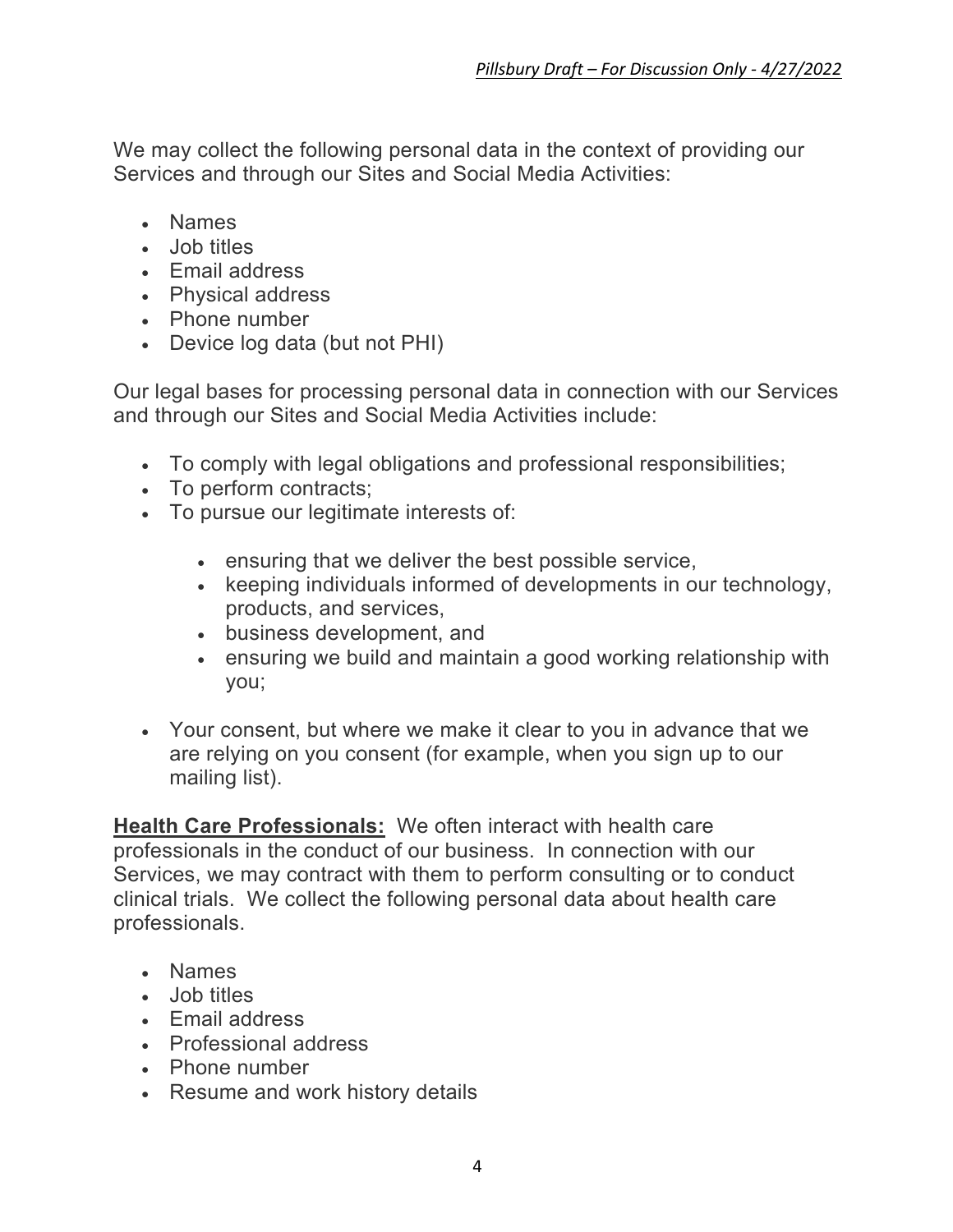• Financial and tax information (when we need to pay consultants)

Our legal bases for processing this personal data include:

- To comply with legal obligations and professional responsibilities (for example, transparency laws and codes governing the health care industry);
- To perform contracts;
- To pursue our legitimate interests of:
	- ensuring that we deliver the best possible services,
	- keeping individuals informed of developments in our technology, and services,
	- business development, and
	- ensuring we build and maintain a good working relationship with health care professionals in the industry;
- Their consent, but where we make it clear to you in advance that we are relying on their consent.

**Visitors to our offices:** For visitors to our offices we take a record of name and contact information. This information is recorded for legitimate business purposes and for health and safety purposes so that we know who is in the building in event of an emergency. If we host guests or members of the public at our facilities and we serve food, we may have information about your dietary requirements.

The legal bases we rely on to process this personal data are:

- To comply with our legal obligations;
- To pursue our legitimate interests in ensuring the safety and security or our employees and visitors.

**Vendors and business partners:** We process personal data of vendors and business partners in the conduct of our business operations, including name, contact information, financial information, tax information, and information to verify identity. For vendors, we do this so that we can communicate about the services the vendors are providing to us now and in the future. For business partners, we do this to support, grow and maintain the relationship. For individual vendors and business partners, we hold financial information in order to pay invoices. Sometimes we receive this information from a third party who is recommending the service to us.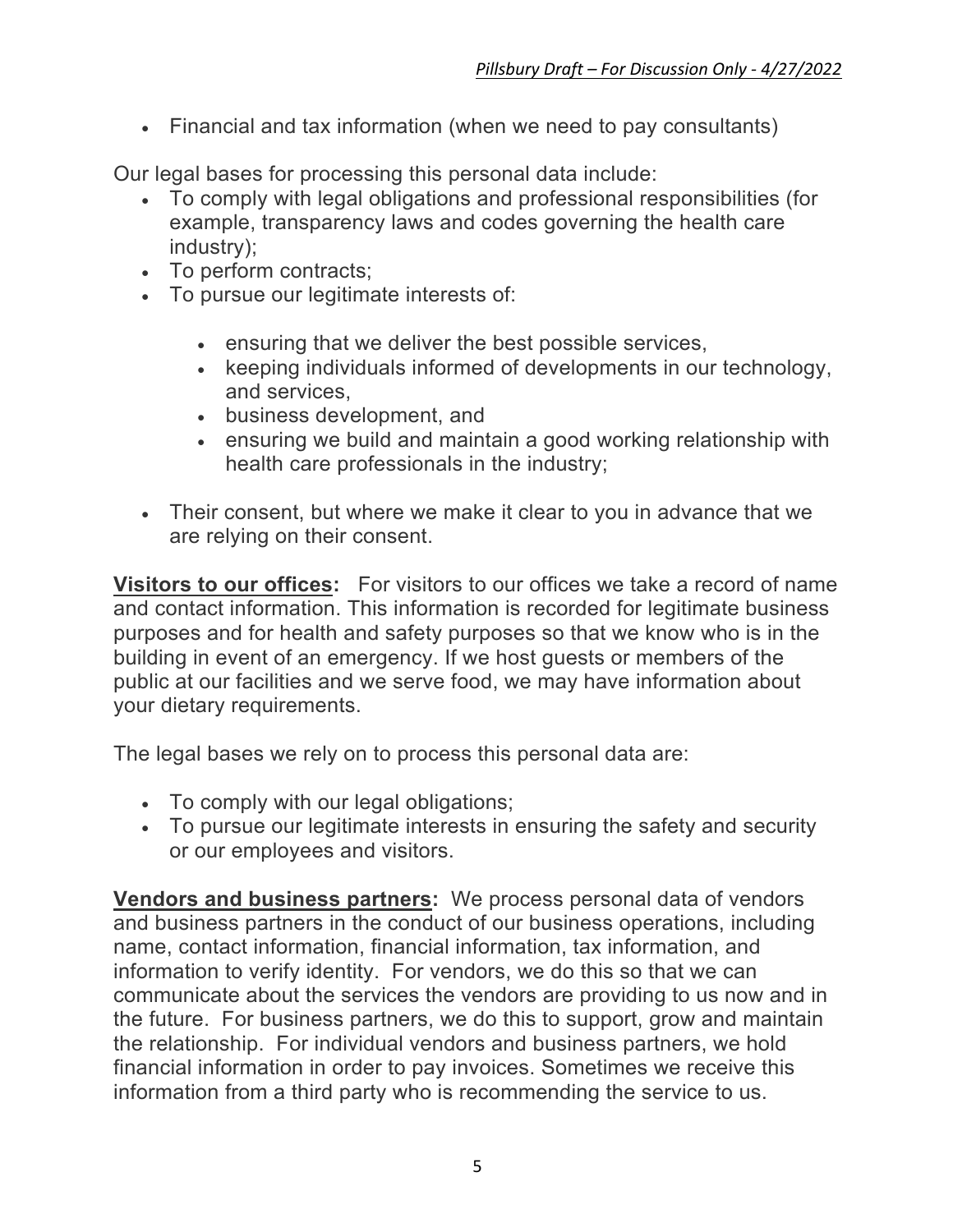The legal bases we rely on to process this personal data are:

- To perform contracts
- To comply with our legal obligations;
- To pursue our legitimate interests of managing and operating our business, including through use of vendors and business partners.

**Social Media:** Social media channels, pages and blogs which we may use are hosted by third-party vendors. Those vendors normally require registrants to provide personal data, including name and email address among other kinds of information. This personal data is not collected by us, but may be shared with us. We use this personal data to manage our online communities and for other purposes set forth in this Privacy Notice.

**E-mail Marketing:** We may periodically send you relevant alerts and newsletters by e-mail. We often receive a confirmation when you open an email or click on a link included in one of these emails, if your computer supports such capabilities. Instructions on how to unsubscribe from these alerts and newsletters are included in each e-mail.

## **Additional uses of personal data:**

In addition to the uses described above, we may use your personal data for the following purposes. Some of these uses may, under certain circumstances, be based on your consent, may be necessary to fulfill our contractual commitments to you, are necessary to serve our legitimate interests in the following business operations, or to comply with our legal obligations:

- Operating our business, administering the Services and managing your accounts;
- Addressing and tracking product complaints and reporting information to regulatory agencies (e.g., FDA);
- Contacting you to respond to your requests or inquiries;
- Providing you with newsletters, articles, alerts and announcements, event invitations, and other information that we believe may be of interest to you;
- Providing you with information that is tailored to your interests;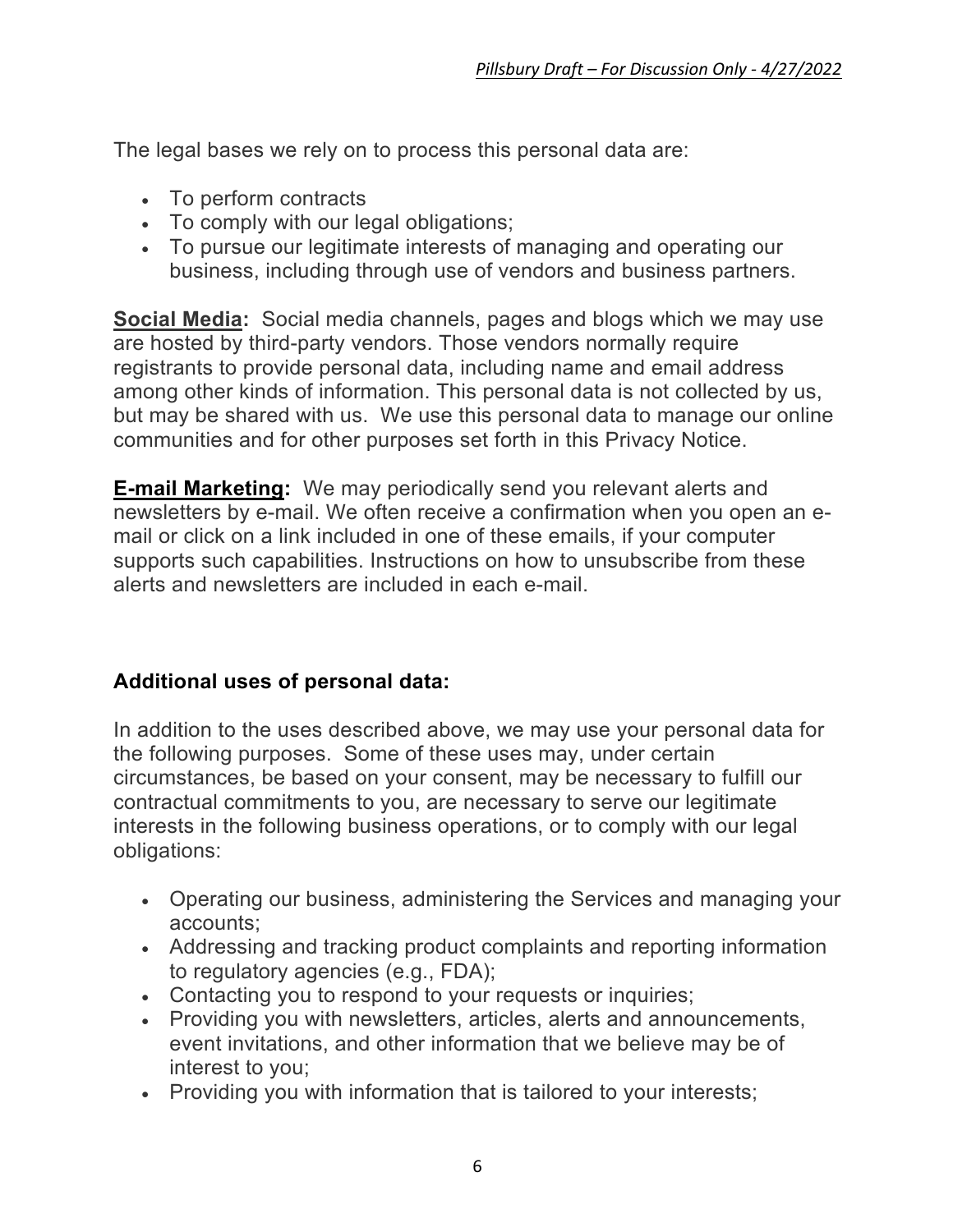- Conducting research, surveys, and similar inquiries to help us understand trends and customer needs;
- Analyzing your interactions with us, and improving our products, services, programs, and other offerings;
- Preventing, investigating, or providing notice of fraud, unlawful or criminal activity, or unauthorized access to or use of Personal Information, our website or data systems; or to meet legal obligations; and
- Enforcing our Terms of Use and other agreements.

**Visitors to our Sites:** We may collect certain personal data from visitors to our Sites. We generally collect this information directly from you when you fill out form fields, apply for a job, or request additional information from us on our Sites. Under these circumstances we collect the following personal data on our Sites:

- Name (and Company name, if you choose to share that information)
- Email address
- Physical address
- Phone number
- Time zone
- Resume and work history details, if you apply for a job with us
- The information about our services you are interested in

The legal bases we rely on to process this information are:

- To pursue our legitimate interests of operating and growing our business, and operating and improving the Sites; and
- Your consent, where we make it clear to you in advance that we are relying on you consent (for example, when you sign up to our mailing list).

Our web site (www.biolinq.com) (this "Website") collects some Personal Data from its Users.

This document contains a section dedicated to Californian consumers and their privacy rights.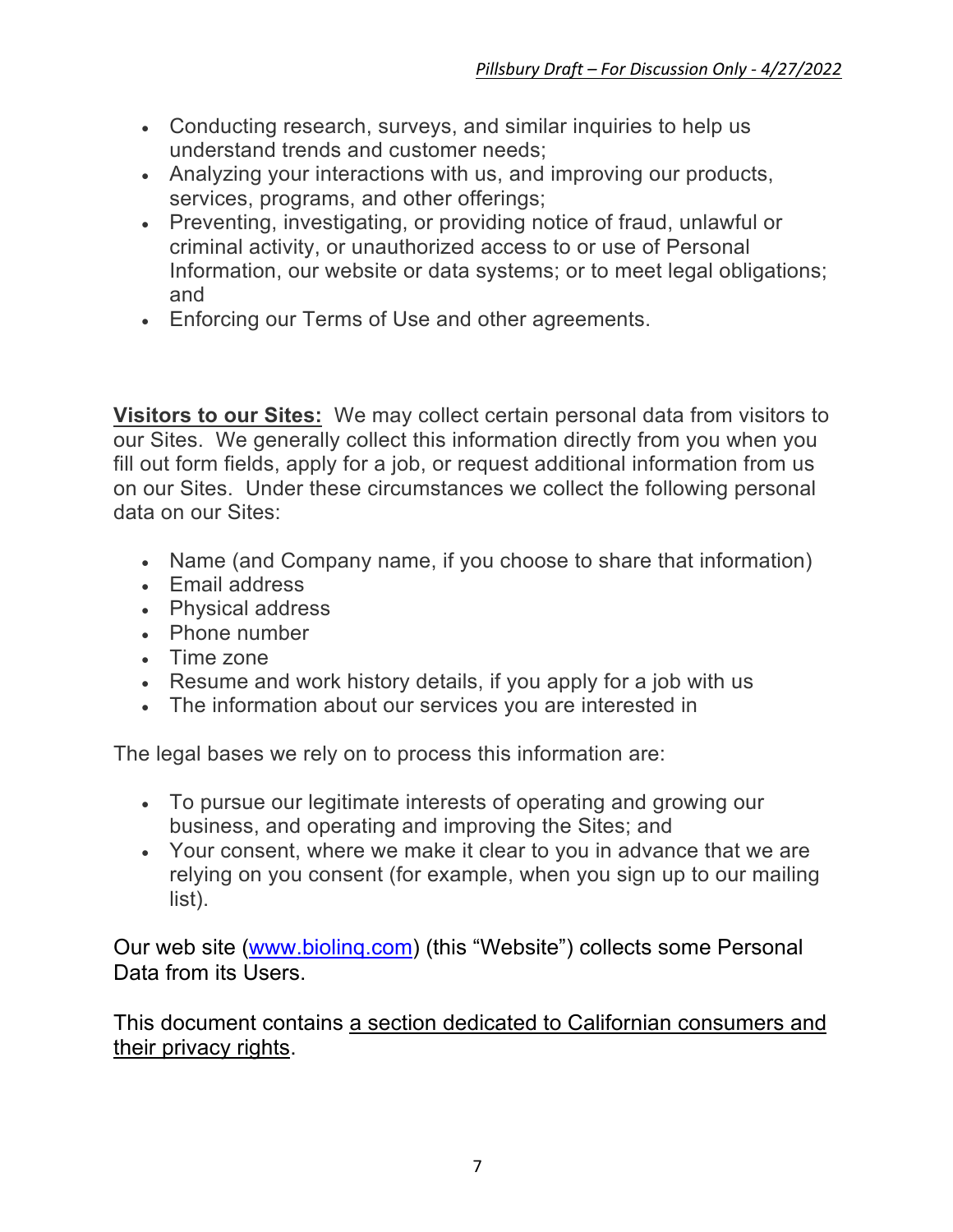This document can be printed for reference by using the print command in the settings of any browser.

Owner and Data Controller Biolinq Incorporated 4535 Towne Centre Ct STE 200 San Diego, CA 92121 **Owner contact email:** info@biolinq.com

## **Types of Data collected**

Among the types of Personal Data that this Website collects, by itself or through third parties, there are: Cookies; Usage Data.

Complete details on each type of Personal Data collected are provided in the dedicated sections of this privacy policy or by specific explanation texts displayed prior to the Data collection. Personal Data may be freely provided by the User, or, in case of Usage Data, collected automatically when using this Website.

Unless specified otherwise, all Data requested by this Website is mandatory and failure to provide this Data may make it impossible for this Website to provide its services. In cases where this Website specifically states that some Data is not mandatory, Users are free not to communicate this Data without consequences to the availability or the functioning of the Service. Users who are uncertain about which Personal Data is mandatory are welcome to contact the Owner.

Any use of Cookies – or of other tracking tools – by this Website or by the owners of third-party services used by this Website serves the purpose of providing the Service required by the User, in addition to any other purposes described in the present document and in the Cookie Policy, if available.

Users are responsible for any third-party Personal Data obtained, published or shared through this Website and confirm that they have the third party's consent to provide the Data to the Owner.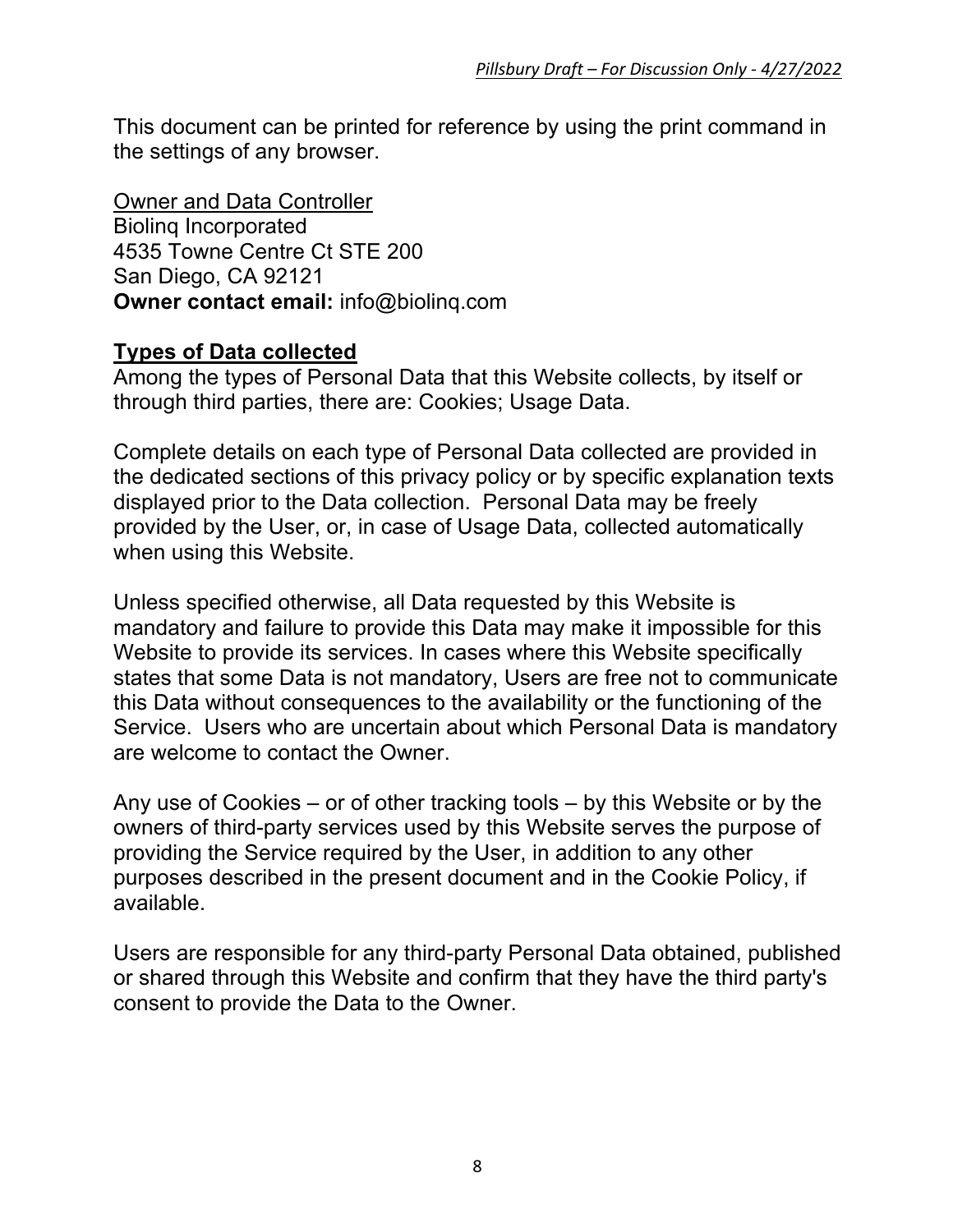# **Mode and place of processing the Data**

# **Methods of processing**

The Owner takes appropriate security measures to prevent unauthorized access, disclosure, modification, or unauthorized destruction of the Data. The Data processing is carried out using computers and/or IT enabled tools, following organizational procedures and modes strictly related to the purposes indicated. In addition to the Owner, in some cases, the Data may be accessible to certain types of persons in charge, involved with the operation of this Website (administration, sales, marketing, legal, system administration) or external parties (such as third-party technical service providers, mail carriers, hosting providers, IT companies, communications agencies) appointed, if necessary, as Data Processors by the Owner. The updated list of these parties may be requested from the Owner at any time.

# **Legal basis of processing**

The Owner may process Personal Data relating to Users if one of the following applies:

- Users have given their consent for one or more specific purposes. Note: Under some legislations the Owner may be allowed to process Personal Data until the User objects to such processing ("opt-out"), without having to rely on consent or any other of the following legal bases. This, however, does not apply, whenever the processing of Personal Data is subject to European data protection law;
- provision of Data is necessary for the performance of an agreement with the User and/or for any pre-contractual obligations thereof;
- processing is necessary for compliance with a legal obligation to which the Owner is subject;
- processing is related to a task that is carried out in the public interest or in the exercise of official authority vested in the Owner;
- processing is necessary for the purposes of the legitimate interests pursued by the Owner or by a third party.

In any case, the Owner will gladly help to clarify the specific legal basis that applies to the processing, and in particular whether the provision of Personal Data is a statutory or contractual requirement, or a requirement necessary to enter into a contract.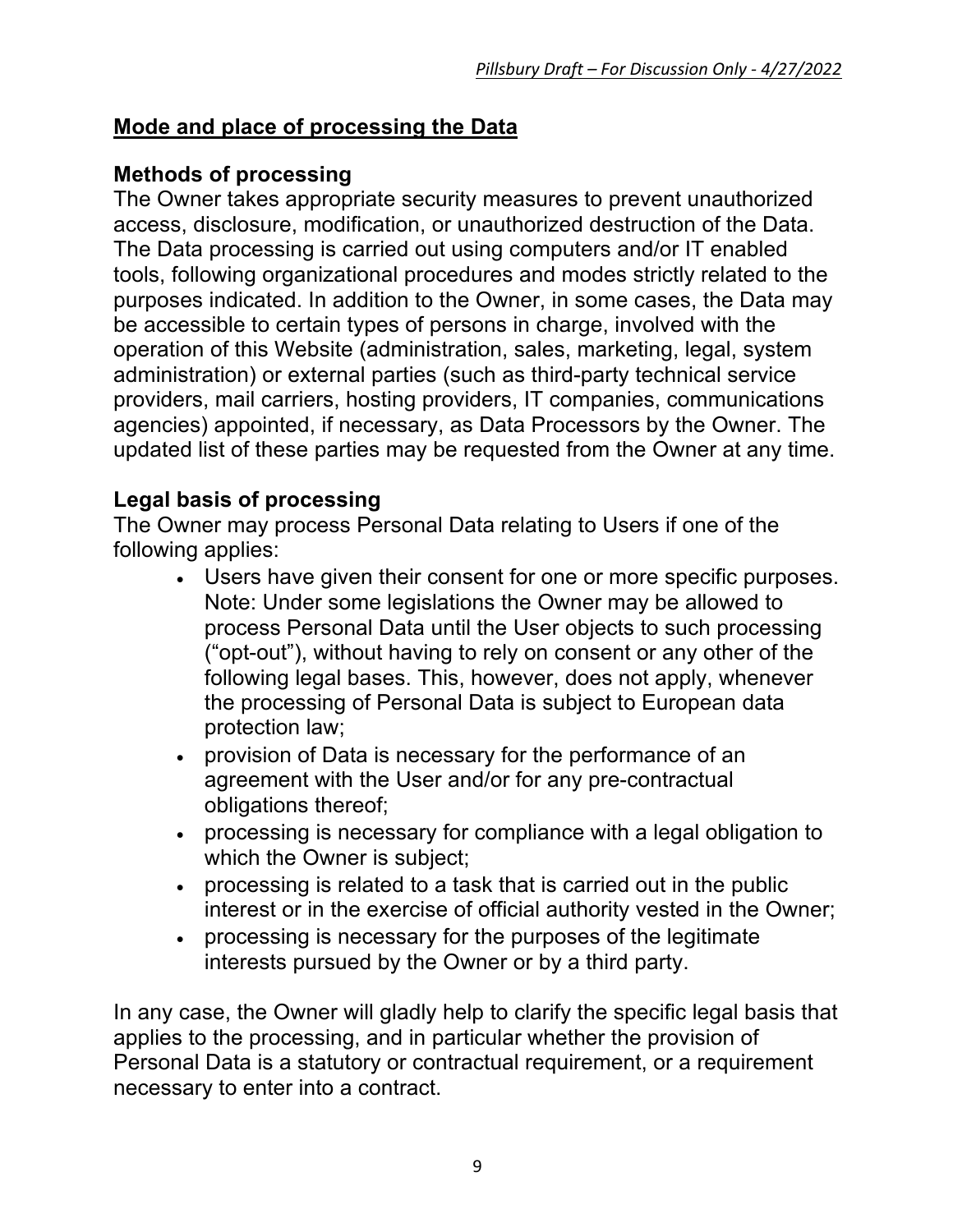# **Place**

The Data is processed at the Owner's operating offices and in any other places where the parties involved in the processing are located.

Depending on the User's location, data transfers may involve transferring the User's Data to a country other than their own. To find out more about the place of processing of such transferred Data, Users can check the section containing details about the processing of Personal Data. Users are also entitled to learn about the legal basis of Data transfers to a country outside the European Union or to any international organization governed by public international law or set up by two or more countries, such as the UN, and about the security measures taken by the Owner to safeguard their Data.

If any such transfer takes place, Users can find out more by checking the relevant sections of this document or inquire with the Owner using the information provided in the contact section.

## **Retention time**

Personal Data shall be processed and stored for as long as required by the purpose they have been collected for. Therefore:

- Personal Data collected for purposes related to the performance of a contract between the Owner and the User shall be retained until such contract has been fully performed.
- Personal Data collected for the purposes of the Owner's legitimate interests shall be retained as long as needed to fulfill such purposes. Users may find specific information regarding the legitimate interests pursued by the Owner within the relevant sections of this document or by contacting the Owner.

The Owner may be allowed to retain Personal Data for a longer period whenever the User has given consent to such processing, as long as such consent is not withdrawn. Furthermore, the Owner may be obliged to retain Personal Data for a longer period whenever required to do so for the performance of a legal obligation or upon order of an authority.

Once the retention period expires, Personal Data shall be deleted. Therefore, the right to access, the right to erasure, the right to rectification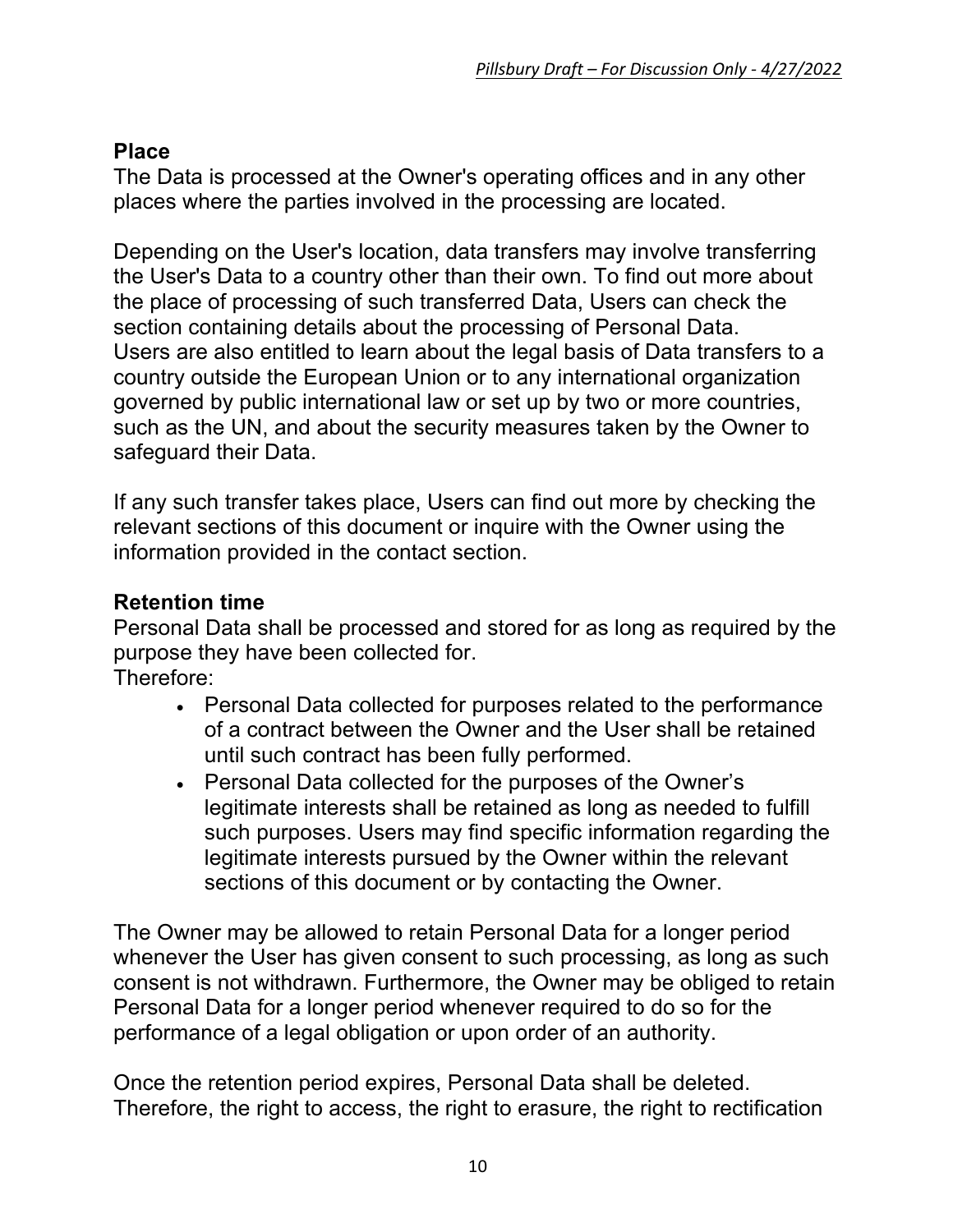and the right to data portability cannot be enforced after expiration of the retention period.

## **The purposes of processing**

The Data concerning the User is collected to allow the Owner to provide its Service, comply with its legal obligations, respond to enforcement requests, protect its rights and interests (or those of its Users or third parties), detect any malicious or fraudulent activity, as well as the following: Analytics, Displaying content from external platforms, Tag Management and Platform services and hosting.

For specific information about the Personal Data used for each purpose, the User may refer to the section "Detailed information on the processing of Personal Data".

## **Detailed information on the processing of Personal Data**

Personal Data is collected for the following purposes and using the following services:

- Analytics
- Displaying content from external platforms
- Platform services and hosting
- Tag Management

## **The Rights of Users**

Users may exercise certain rights regarding their Data processed by the Owner.

In particular, Users have the right to do the following:

- **Withdraw their consent at any time.** Users have the right to withdraw consent where they have previously given their consent to the processing of their Personal Data.
- **Object to processing of their Data.** Users have the right to object to the processing of their Data if the processing is carried out on a legal basis other than consent. Further details are provided in the dedicated section below.
- **Access their Data.** Users have the right to learn if Data is being processed by the Owner, obtain disclosure regarding certain aspects of the processing and obtain a copy of the Data undergoing processing.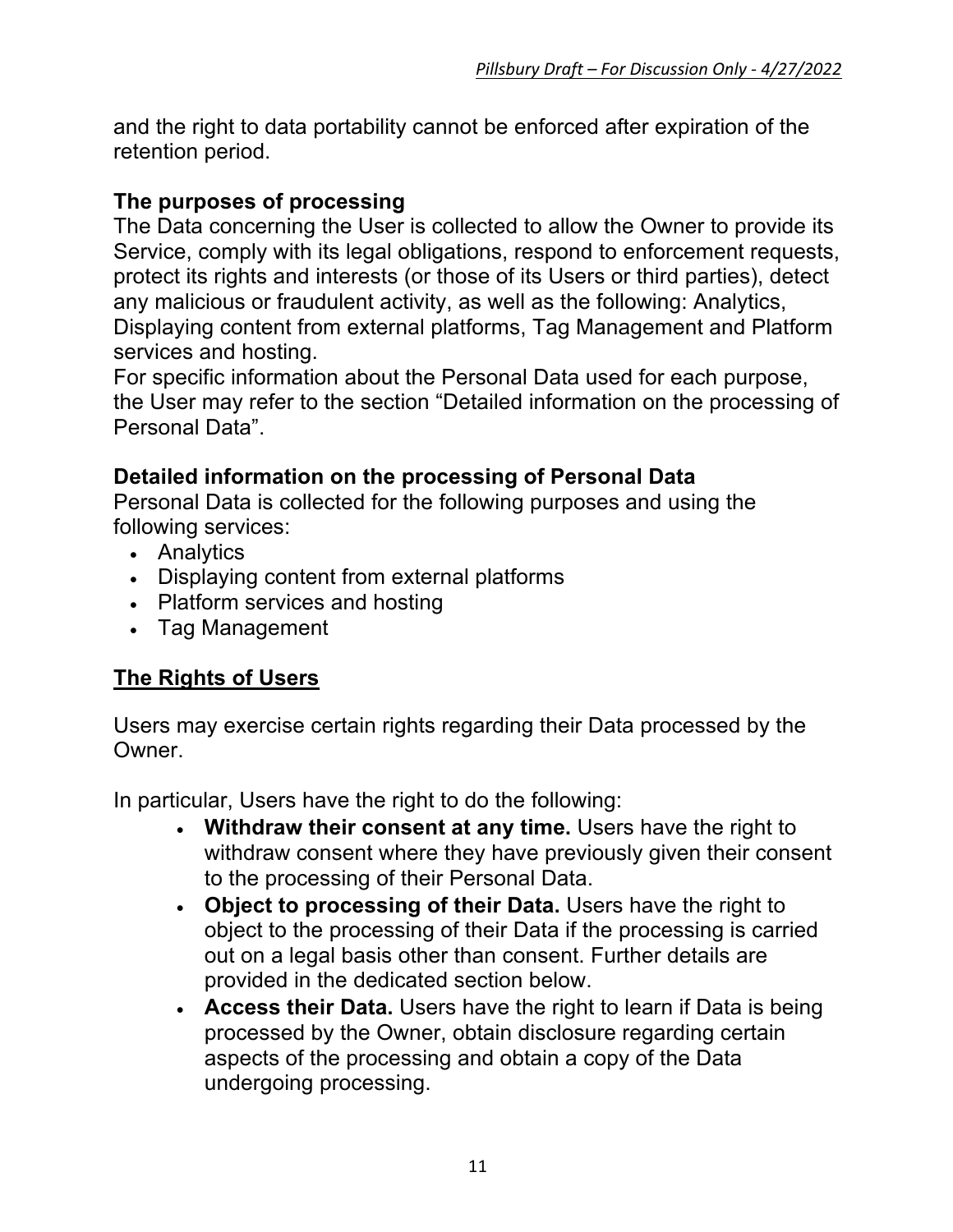- **Verify and seek rectification.** Users have the right to verify the accuracy of their Data and ask for it to be updated or corrected.
- **Restrict the processing of their Data.** Users have the right, under certain circumstances, to restrict the processing of their Data. In this case, the Owner will not process their Data for any purpose other than storing it.
- **Have their Personal Data deleted or otherwise removed.** Users have the right, under certain circumstances, to obtain the erasure of their Data from the Owner.
- **Receive their Data and have it transferred to another controller.** Users have the right to receive their Data in a structured, commonly used and machine readable format and, if technically feasible, to have it transmitted to another controller without any hindrance. This provision is applicable provided that the Data is processed by automated means and that the processing is based on the User's consent, on a contract which the User is part of or on pre-contractual obligations thereof.
- **Lodge a complaint.** Users have the right to bring a claim before their competent data protection authority.

## **Details about the right to object to processing**

Where Personal Data is processed for a public interest, in the exercise of an official authority vested in the Owner or for the purposes of the legitimate interests pursued by the Owner, Users may object to such processing by providing a ground related to their particular situation to justify the objection.

Users must know that, however, should their Personal Data be processed for direct marketing purposes, they can object to that processing at any time without providing any justification. To learn, whether the Owner is processing Personal Data for direct marketing purposes, Users may refer to the relevant sections of this document.

## **How to exercise these rights**

Any requests to exercise User rights can be directed to the Owner through the contact details provided in this document. These requests can be exercised free of charge and will be addressed by the Owner as early as possible and always within one month.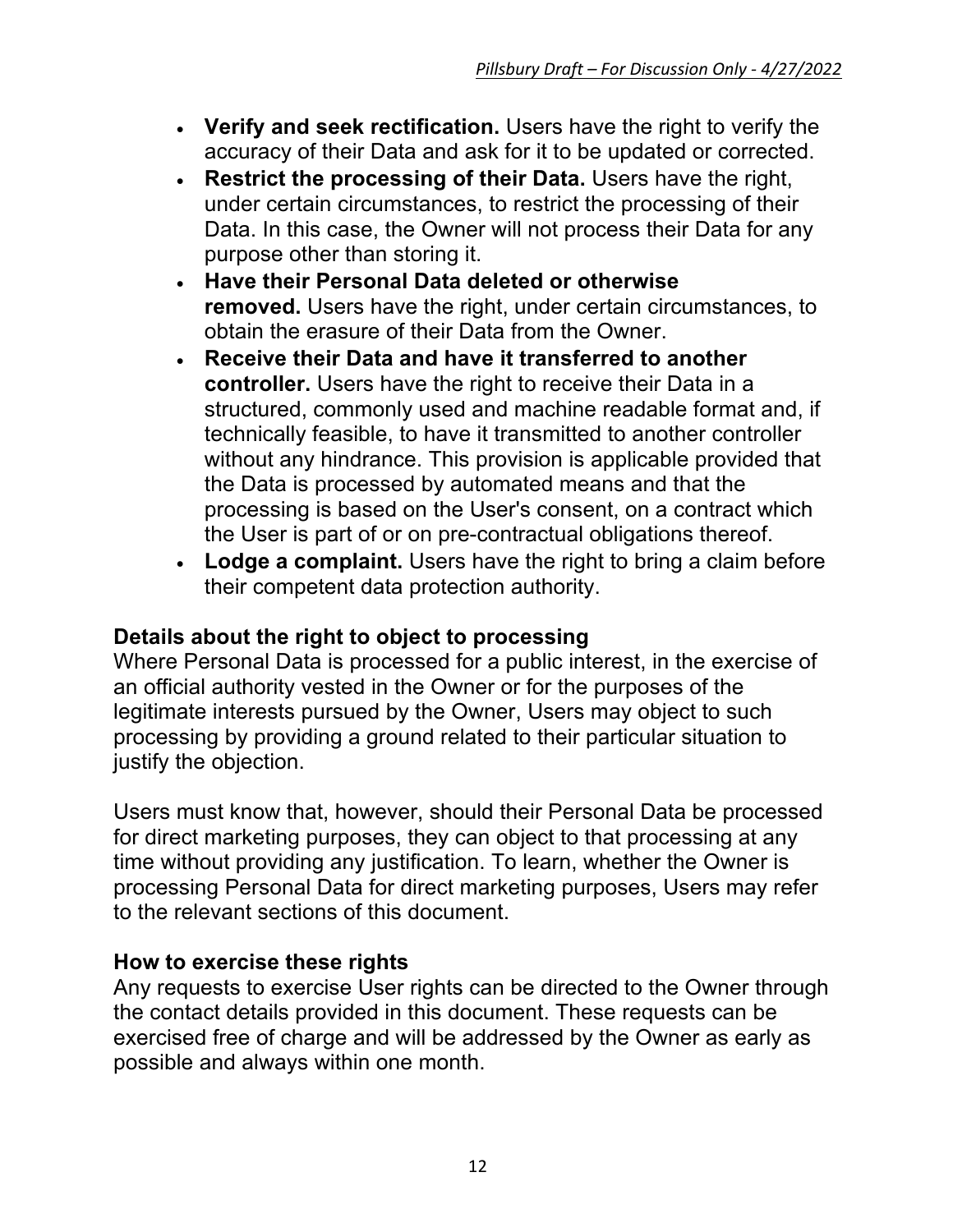# **Cookie Policy**

This Website uses Trackers. To learn more, the User may consult the Cookie Policy.

### **Additional information about Data collection and processing**

#### **Legal action**

The User's Personal Data may be used for legal purposes by the Owner in Court or in the stages leading to possible legal action arising from improper use of this Website or the related Services.

The User declares to be aware that the Owner may be required to reveal personal data upon request of public authorities.

## **Additional information about User's Personal Data**

In addition to the information contained in this privacy policy, this Website may provide the User with additional and contextual information concerning particular Services or the collection and processing of Personal Data upon request.

#### **System logs and maintenance**

For operation and maintenance purposes, this Website and any third-party services may collect files that record interaction with this Website (System logs) use other Personal Data (such as the IP Address) for this purpose.

#### **Information not contained in this policy**

More details concerning the collection or processing of Personal Data may be requested from the Owner at any time. Please see the contact information at the beginning of this document.

#### **How "Do Not Track" requests are handled**

This Website does not support "Do Not Track" requests.

To determine whether any of the third-party services it uses honor the "Do Not Track" requests, please read their privacy policies.

## **Changes to this privacy policy**

The Owner reserves the right to make changes to this privacy policy at any time by notifying its Users on this page and possibly within this Website and/or - as far as technically and legally feasible - sending a notice to Users via any contact information available to the Owner. It is strongly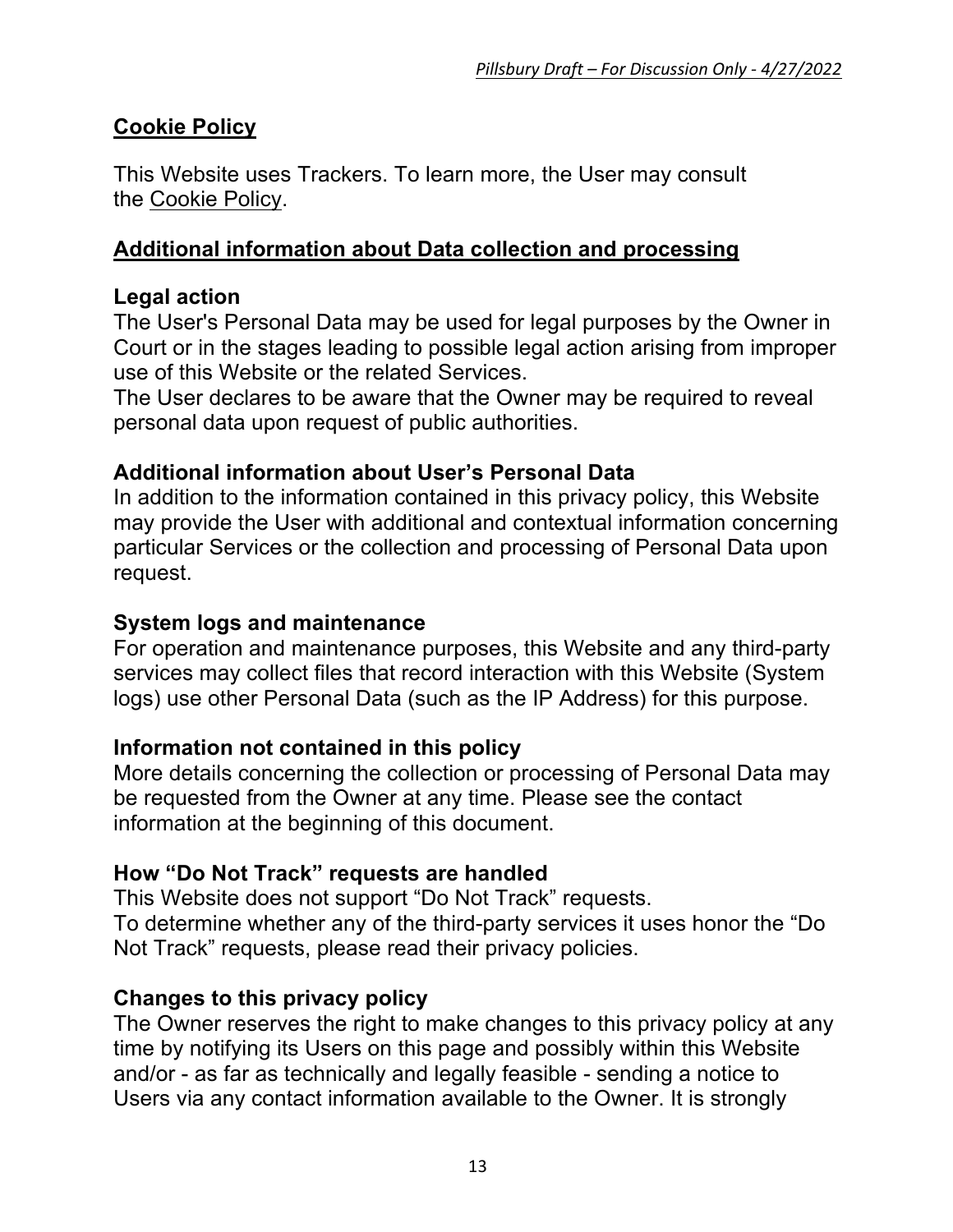recommended to check this page often, referring to the date of the last modification listed at the bottom.

Should the changes affect processing activities performed on the basis of the User's consent, the Owner shall collect new consent from the User, where required.

#### **Information for Californian consumers**

This part of the document integrates with and supplements the information contained in the rest of the privacy policy and is provided by the business running this Website and, if the case may be, its parent, subsidiaries and affiliates (for the purposes of this section referred to collectively as "we", "us", "our").

The provisions contained in this section apply to all Users who are consumers residing in the state of California, United States of America, according to "The California Consumer Privacy Act of 2018" (Users are referred to below, simply as "you", "your", "yours"), and, for such consumers, these provisions supersede any other possibly divergent or conflicting provisions contained in the privacy policy. This part of the document uses the term "personal information" as it is defined in The California Consumer Privacy Act (CCPA).

**Categories of personal information collected, disclosed or sold** In this section we summarize the categories of personal information that we've collected, disclosed or sold and the purposes thereof. **You can read about these activities in detail in the section titled "Detailed information on the processing of Personal Data" within this document.**

#### **Information we collect: the categories of personal information we collect**

We have collected the following categories of personal information about you: internet information.

We will not collect additional categories of personal information without notifying you.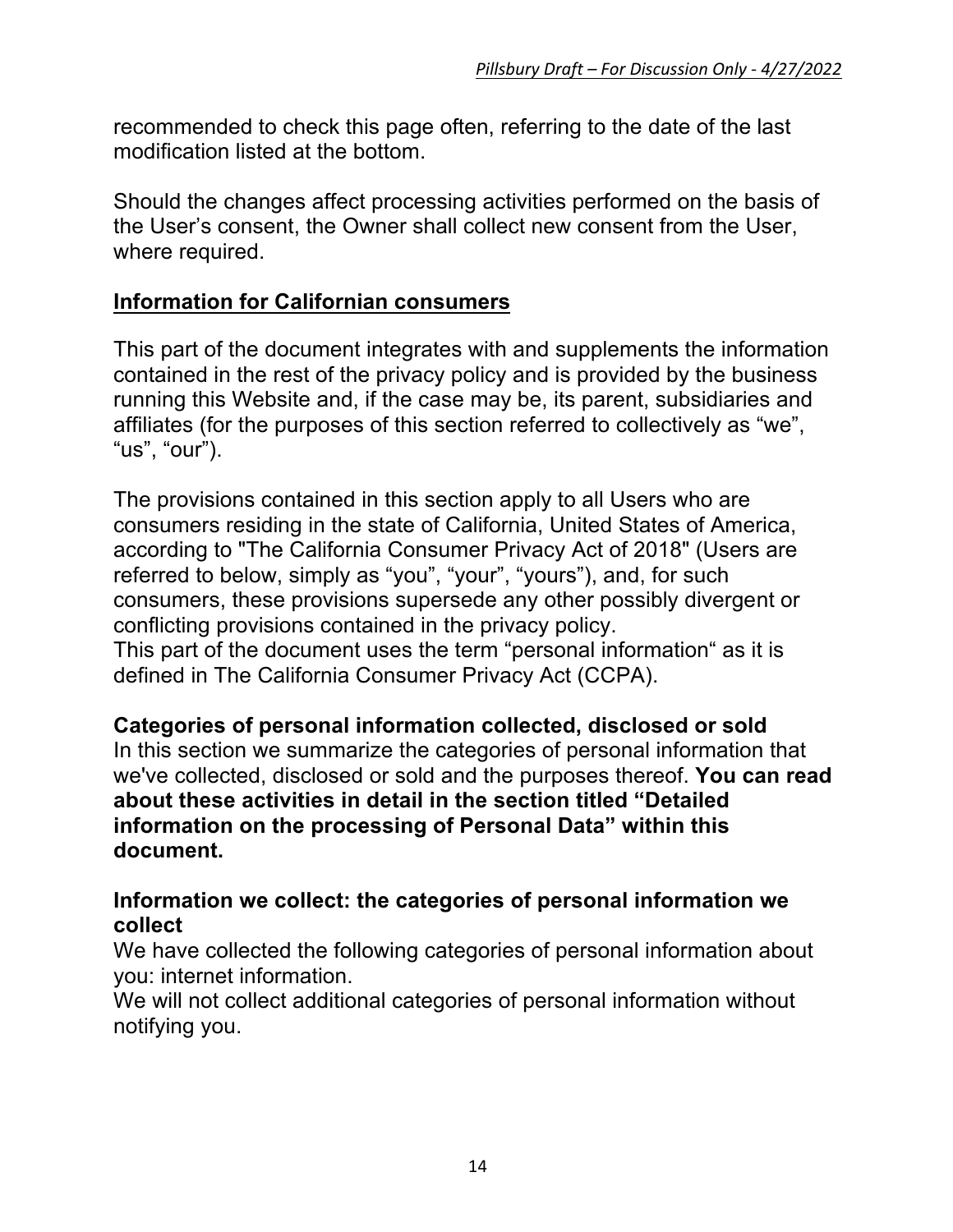#### **How we collect information: what are the sources of the personal information we collect?**

We collect the above-mentioned categories of personal information, either directly or indirectly, from you when you use this Website.

For example, you directly provide your personal information when you submit requests via any forms on this Website. You also provide personal information indirectly when you navigate this Website, as personal information about you is automatically observed and collected. Finally, we may collect your personal information from third parties that work with us in connection with the Service or with the functioning of this Website and features thereof.

### **How we use the information we collect: sharing and disclosing of your personal information with third parties for a business purpose**

We may disclose the personal information we collect about you to a third party for business purposes. In this case, we enter a written agreement with such third party that requires the recipient to both keep the personal information confidential and not use it for any purpose(s) other than those necessary for the performance of the agreement.

We may also disclose your personal information to third parties when you explicitly ask or authorize us to do so, in order to provide you with our Service.

To find out more about the purposes of processing, please refer to the relevant section of this document.

## **Sale of your personal information**

For our purposes, the word "sale" means any "selling, renting, releasing, disclosing, disseminating, making available, transferring or otherwise communicating orally, in writing, or by electronic means, a consumer's personal information by the business to **another business or a third party, for monetary or other valuable consideration**".

This means that, for example, a sale can happen whenever an application runs ads, or makes statistical analyses on the traffic or views, or simply because it uses tools such as social network plugins and the like.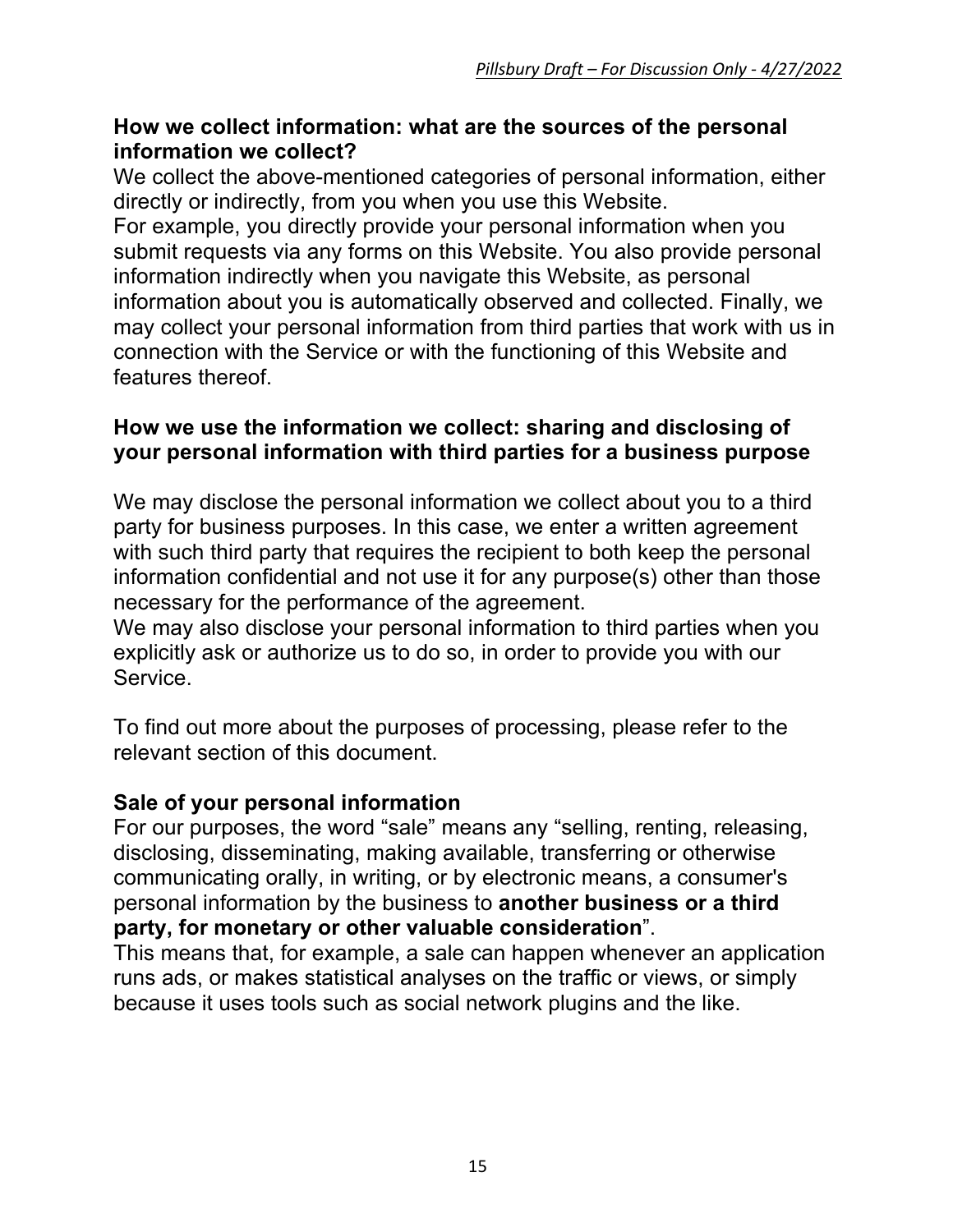## **Your right to opt out of the sale of personal information**

You have the right to opt out of the sale of your personal information. This means that whenever you request us to stop selling your data, we will abide by your request.

Such requests can be made freely, at any time, without submitting any verifiable request, simply by following the instructions below.

#### **Instructions to opt out of the sale of personal information**

If you'd like to know more, or exercise your right to opt out in regard to all the sales carried out by this Website, both online and offline, you can contact us for further information using the contact details provided in this document.

#### **What are the purposes for which we use your personal information?**

We may use your personal information to allow the operational functioning of this Website and features thereof ("business purposes"). In such cases, your personal information will be processed in a fashion necessary and proportionate to the business purpose for which it was collected, and strictly within the limits of compatible operational purposes.

We may also use your personal information for other reasons such as for commercial purposes (as indicated within the section "Detailed information on the processing of Personal Data" within this document), as well as for complying with the law and defending our rights before the competent authorities where our rights and interests are threatened or we suffer an actual damage.

We will not use your personal information for different, unrelated, or incompatible purposes without notifying you. Your California privacy rights and how to exercise them

## **The right to know and to portability**

You have the right to request that we disclose to you:

- the categories and sources of the personal information that we collect about you, the purposes for which we use your information and with whom such information is shared;
- in case of sale of personal information or disclosure for a business purpose, two separate lists where we disclose:
	- for sales, the personal information categories purchased by each category of recipient; and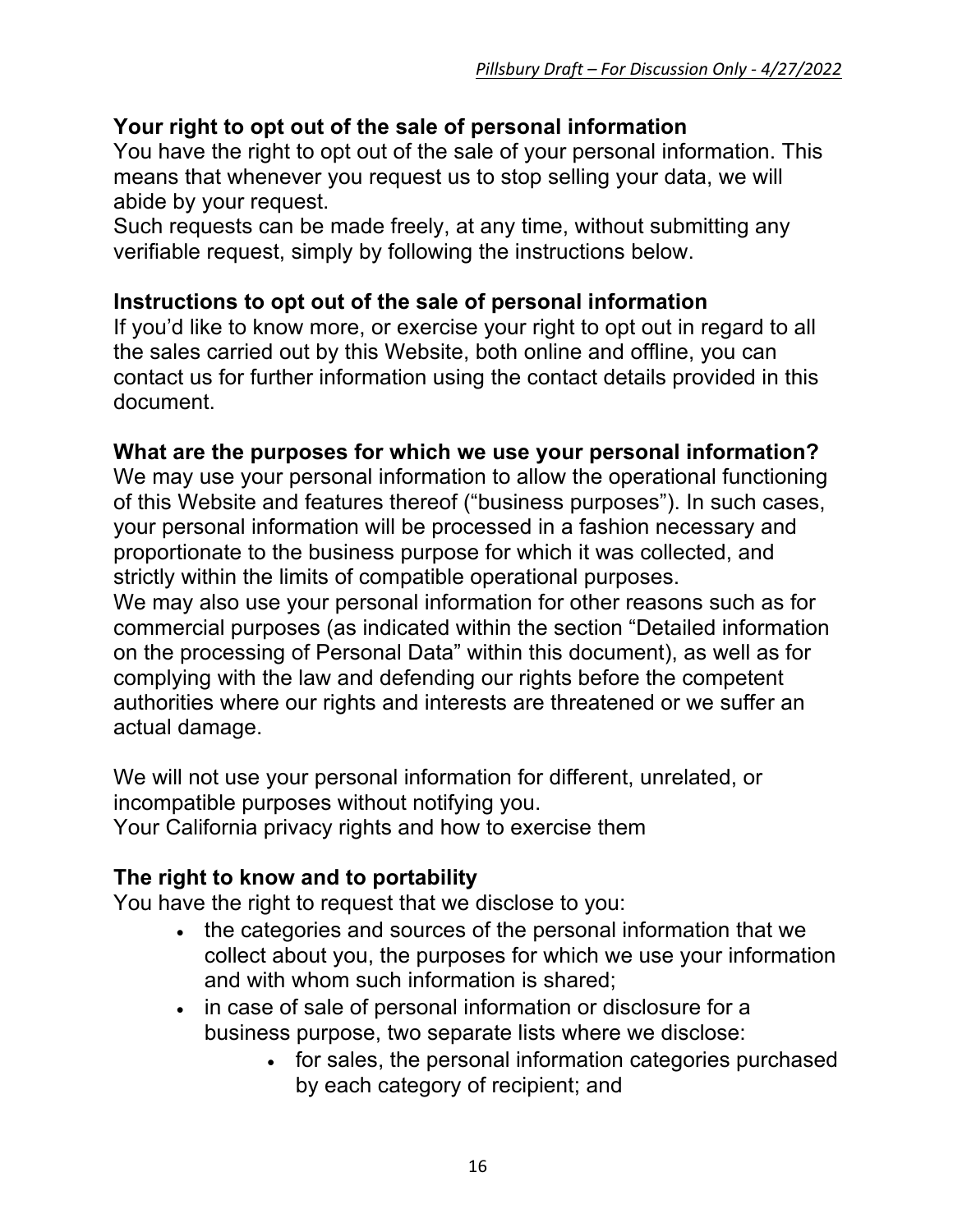• for disclosures for a business purpose, the personal information categories obtained by each category of recipient.

The disclosure described above will be limited to the personal information collected or used over the past 12 months.

If we deliver our response electronically, the information enclosed will be "portable", i.e. delivered in an easily usable format to enable you to transmit the information to another entity without hindrance – provided that this is technically feasible.

#### **The right to request the deletion of your personal information**

You have the right to request that we delete any of your personal information, subject to exceptions set forth by the law (such as, including but not limited to, where the information is used to identify and repair errors on this Website, to detect security incidents and protect against fraudulent or illegal activities, to exercise certain rights etc.).

If no legal exception applies, as a result of exercising your right, we will delete your personal information and direct any of our service providers to do so.

## **How to exercise your rights**

To exercise the rights described above, you need to submit your verifiable request to us by contacting us via the details provided in this document. For us to respond to your request, it's necessary that we know who you are. Therefore, you can only exercise the above rights by making a verifiable request which must:

- provide sufficient information that allows us to reasonably verify you are the person about whom we collected personal information or an authorized representative;
- describe your request with sufficient detail that allows us to properly understand, evaluate, and respond to it.

We will not respond to any request if we are unable to verify your identity and therefore confirm the personal information in our possession actually relates to you.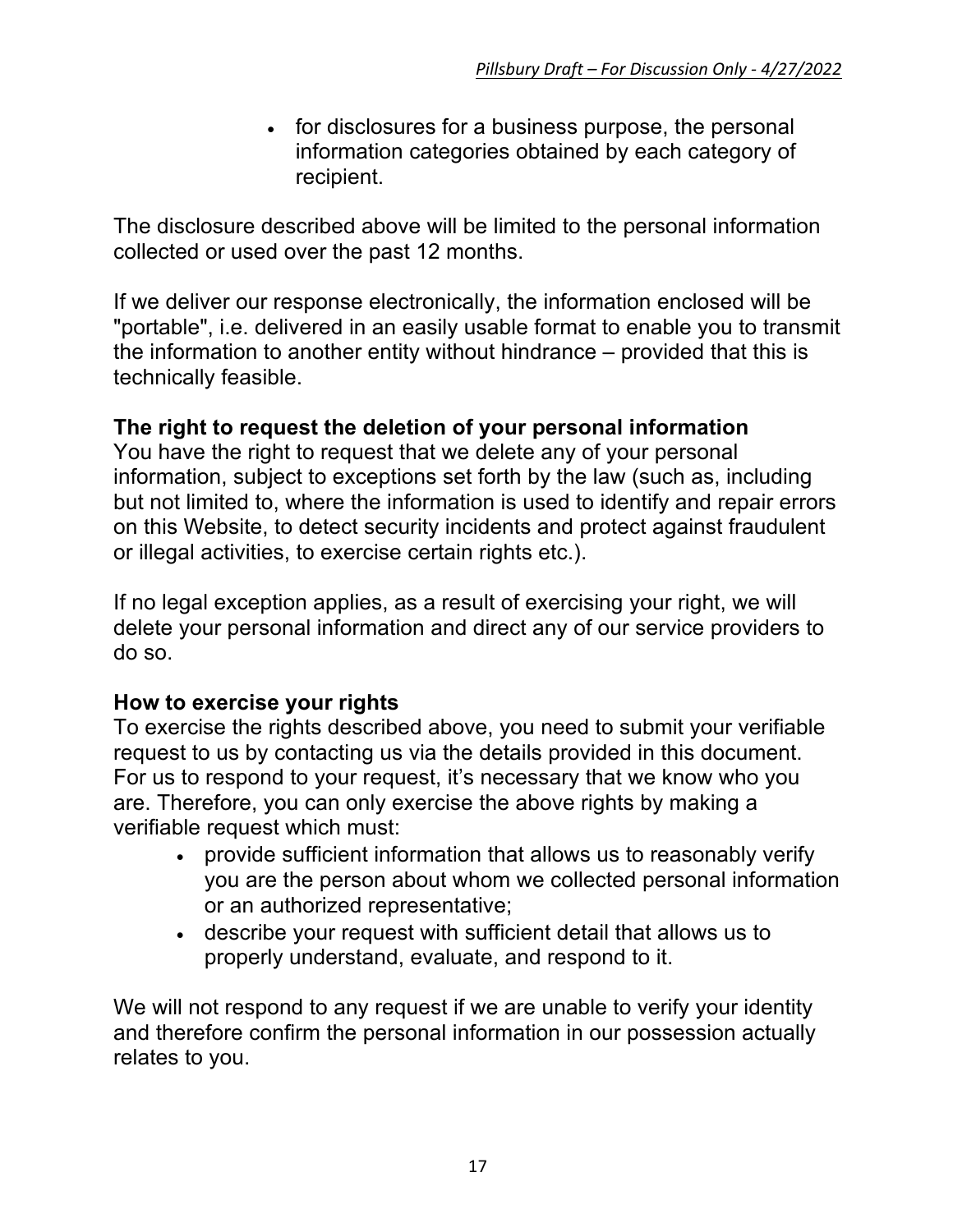If you cannot personally submit a verifiable request, you can authorize a person registered with the California Secretary of State to act on your behalf.

If you are an adult, you can make a verifiable request on behalf of a minor under your parental authority.

You can submit a maximum number of 2 requests over a period of 12 months.

#### **How and when we are expected to handle your request**

We will confirm receipt of your verifiable request within 10 days and provide information about how we will process your request.

We will respond to your request within 45 days of its receipt. Should we need more time, we will explain to you the reasons why, and how much more time we need. In this regard, please note that we may take up to 90 days to fulfill your request.

Our disclosure(s) will cover the preceding 12 month period. Should we deny your request, we will explain you the reasons behind our denial.

We do not charge a fee to process or respond to your verifiable request unless such request is manifestly unfounded or excessive. In such cases, we may charge a reasonable fee, or refuse to act on the request. In either case, we will communicate our choices and explain the reasons behind it.

#### **Cookie Notice**

This document informs Users about the technologies that help this Website to achieve the purposes described below. Such technologies allow the Owner to access and store information (for example by using a Cookie) or use resources (for example by running a script) on a User's device as they interact with this Website.

For simplicity, all such technologies are defined as "Trackers" within this document – unless there is a reason to differentiate.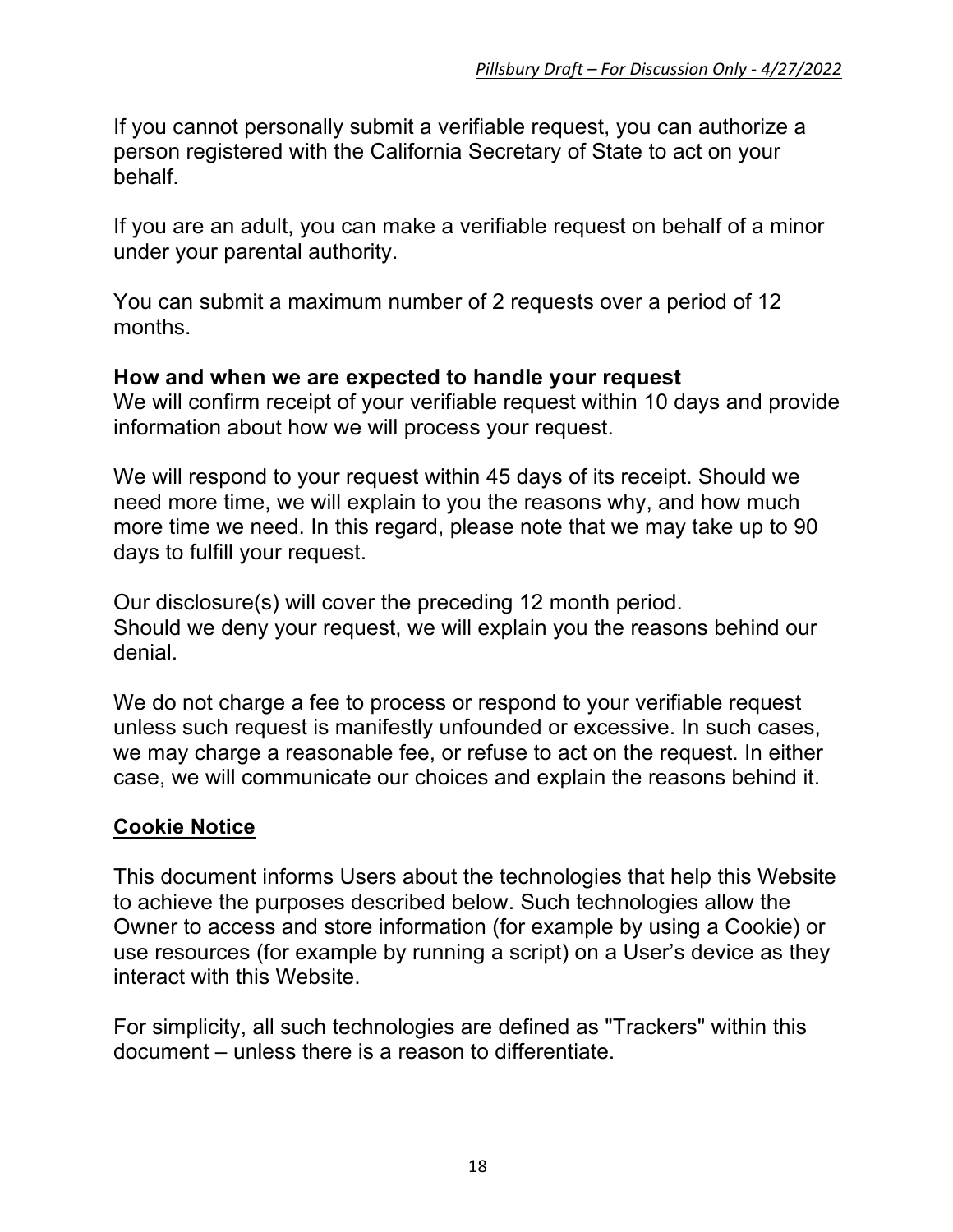For example, while Cookies can be used on both web and mobile browsers, it would be inaccurate to talk about Cookies in the context of mobile apps as they are a browser-based Tracker. For this reason, within this document, the term Cookies is only used where it is specifically meant to indicate that particular type of Tracker.

Some of the purposes for which Trackers are used may also require the User's consent. Whenever consent is given, it can be freely withdrawn at any time following the instructions provided in this document.

This Website uses Trackers managed directly by the Owner (so-called "first-party" Trackers) and Trackers that enable services provided by a third-party (so-called "third-party" Trackers). Unless otherwise specified within this document, third-party providers may access the Trackers managed by them.

The validity and expiration periods of Cookies and other similar Trackers may vary depending on the lifetime set by the Owner or the relevant provider. Some of them expire upon termination of the User's browsing session.

In addition to what's specified in the descriptions within each of the categories below, Users may find more precise and updated information regarding lifetime specification as well as any other relevant information – such as the presence of other Trackers - in the linked privacy policies of the respective third-party providers or by contacting the Owner.

#### **Activities strictly necessary for the operation of this Website and delivery of the Service**

This Website uses so-called "technical" Cookies and other similar Trackers to carry out activities that are strictly necessary for the operation or delivery of the Service.

#### **Other activities involving the use of Trackers**

#### **Experience enhancement**

This Website uses Trackers to provide a personalized user experience by improving the quality of preference management options, and by enabling interaction with external networks and platforms.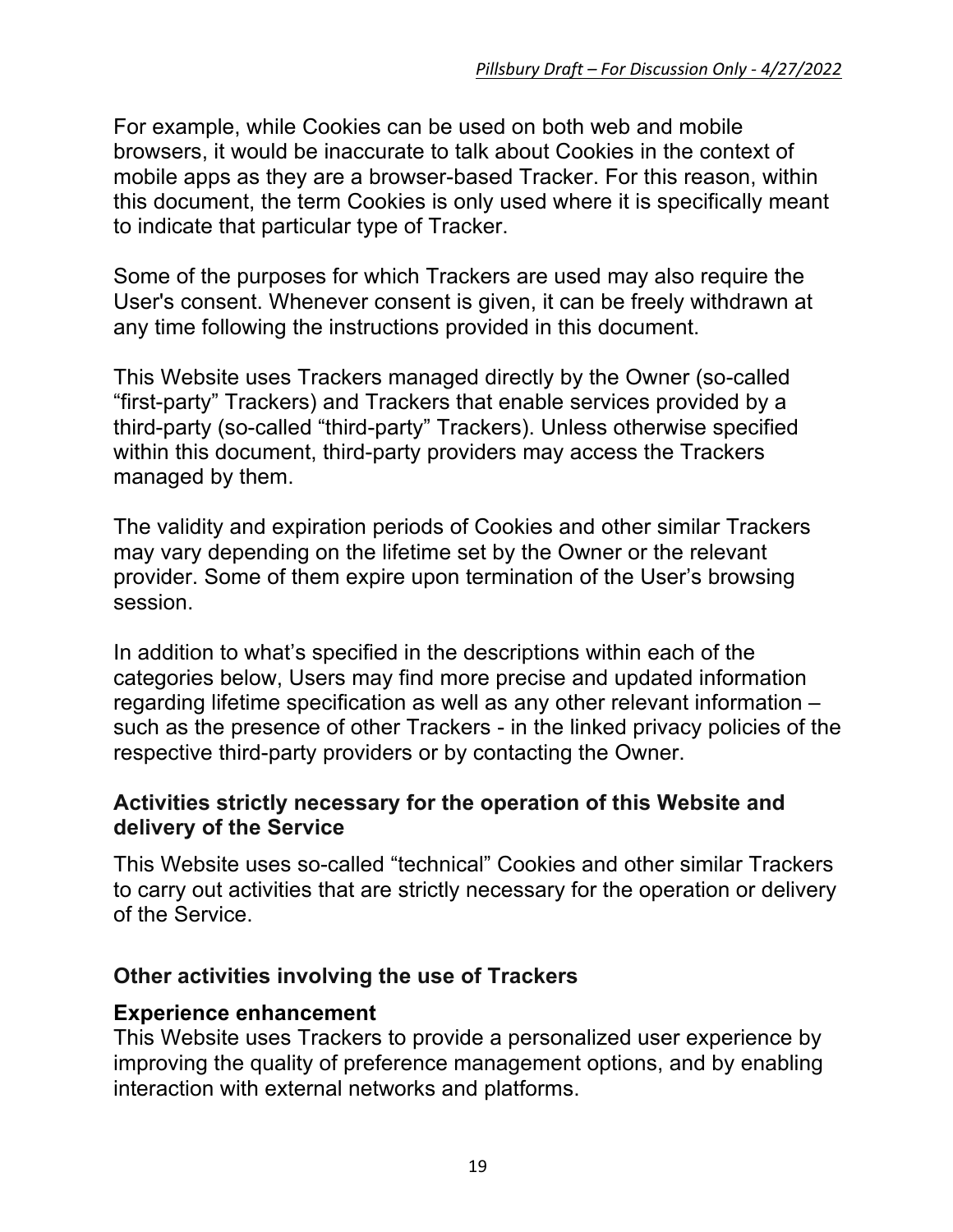• Displaying content from external platforms

#### **Measurement**

This Website uses Trackers to measure traffic and analyze User behavior with the goal of improving the Service.

• Analytics

#### **How to manage preferences and provide or withdraw consent**

There are various ways to manage Tracker related preferences and to provide and withdraw consent, where relevant:

Users can manage preferences related to Trackers from directly within their own device settings, for example, by preventing the use or storage of Trackers.

Additionally, whenever the use of Trackers is based on consent, Users can provide or withdraw such consent by setting their preferences within the cookie notice or by updating such preferences accordingly via the relevant consent-preferences widget, if available.

It is also possible, via relevant browser or device features, to delete previously stored Trackers, including those used to remember the User's initial consent.

Other Trackers in the browser's local memory may be cleared by deleting the browsing history.

With regard to any third-party Trackers, Users can manage their preferences and withdraw their consent via the related opt-out link (where provided), by using the means indicated in the third party's privacy policy, or by contacting the third party.

## **Locating Tracker Settings**

Users can, for example, find information about how to manage Cookies in the most commonly used browsers at the following addresses:

- Google Chrome
- Mozilla Firefox
- Apple Safari
- Microsoft Internet Explorer
- Microsoft Edge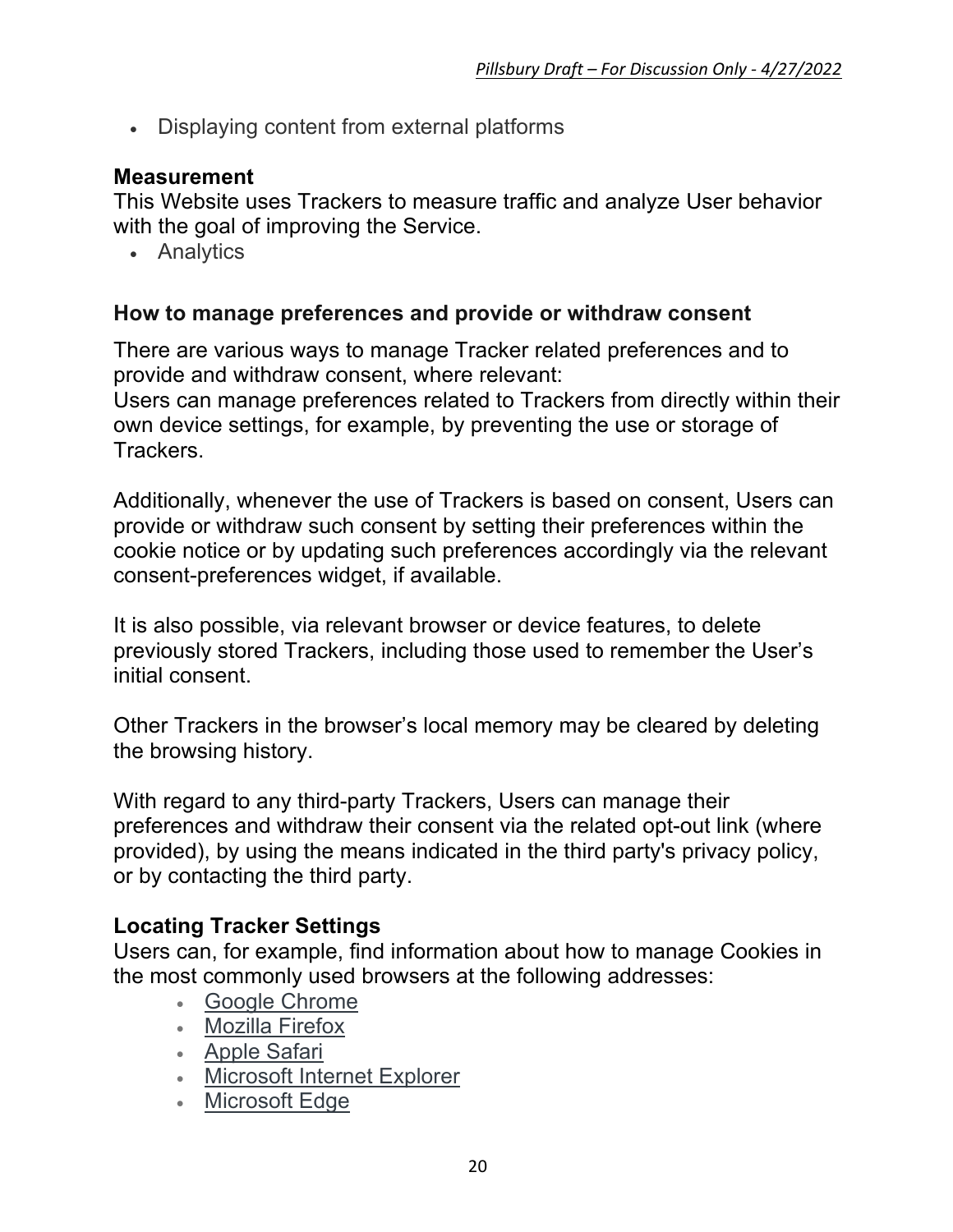- **Brave**
- **Opera**

Users may also manage certain categories of Trackers used on mobile apps by opting out through relevant device settings, such as the device advertising settings for mobile devices, or tracking settings in general (Users may open the device settings, view and look for the relevant setting).

# **Advertising industry specific opt-outs**

Notwithstanding the above, Users may follow the instructions provided by YourOnlineChoices (EU), the Network Advertising Initiative (US) and the Digital Advertising Alliance (US), DAAC (Canada), DDAI (Japan) or other similar services. Such initiatives allow Users to select their tracking preferences for most of the advertising tools. The Owner thus recommends that Users make use of these resources in addition to the information provided in this document.

The Digital Advertising Alliance offers an application called AppChoices that helps Users to control interest-based advertising on mobile apps.

## **Owner and Data Controller**

Biolinq Inc, 4535 Towne Centre Ct STE 200 San Diego, CA 92121

## **Owner contact email:** info@biolinq.com

Since the use of third-party Trackers through this Website cannot be fully controlled by the Owner, any specific references to third-party Trackers are to be considered indicative. In order to obtain complete information, Users are kindly requested to consult the privacy policies of the respective thirdparty services listed in this document.

Given the objective complexity surrounding tracking technologies, Users are encouraged to contact the Owner should they wish to receive any further information on the use of such technologies by this Website.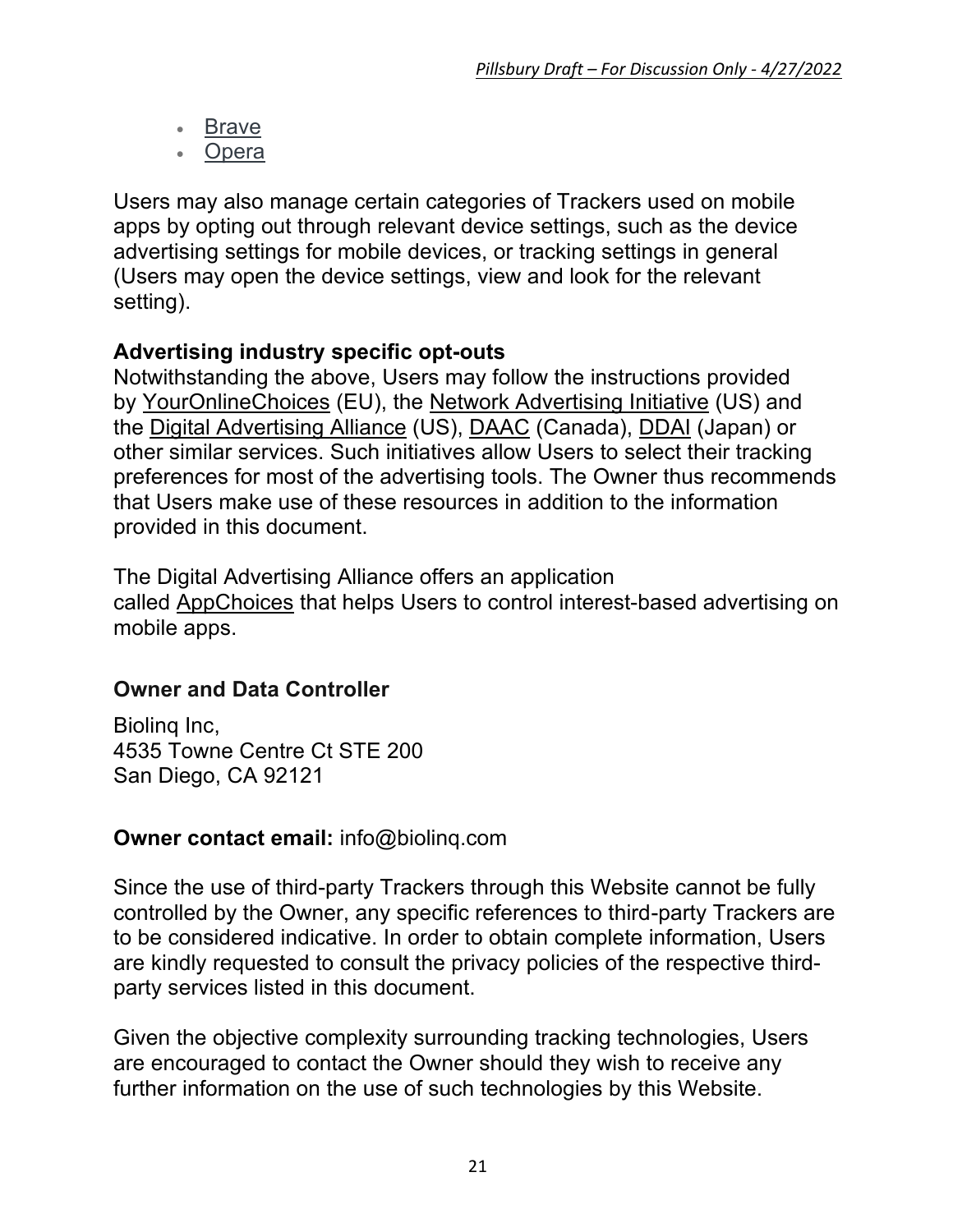# **Definitions related to disclosure of "Cookies"**

# **Personal Data (or Data)**

Any information that directly, indirectly, or in connection with other information — including a personal identification number — allows for the identification or identifiability of a natural person.

## **Usage Data**

Information collected automatically through this Website (or third-party services employed in this Website), which can include: the IP addresses or domain names of the computers utilized by the Users who use this Website, the URI addresses (Uniform Resource Identifier), the time of the request, the method utilized to submit the request to the server, the size of the file received in response, the numerical code indicating the status of the server's answer (successful outcome, error, etc.), the country of origin, the features of the browser and the operating system utilized by the User, the various time details per visit (e.g., the time spent on each page within the Application) and the details about the path followed within the Application with special reference to the sequence of pages visited, and other parameters about the device operating system and/or the User's IT environment.

#### **User**

The individual using this Website who, unless otherwise specified, coincides with the Data Subject.

#### **Data Subject**

The natural person to whom the Personal Data refers.

#### **Data Processor (or Data Supervisor)**

The natural or legal person, public authority, agency or other body which processes Personal Data on behalf of the Controller, as described in this privacy policy.

## **Data Controller (or Owner)**

The natural or legal person, public authority, agency or other body which, alone or jointly with others, determines the purposes and means of the processing of Personal Data, including the security measures concerning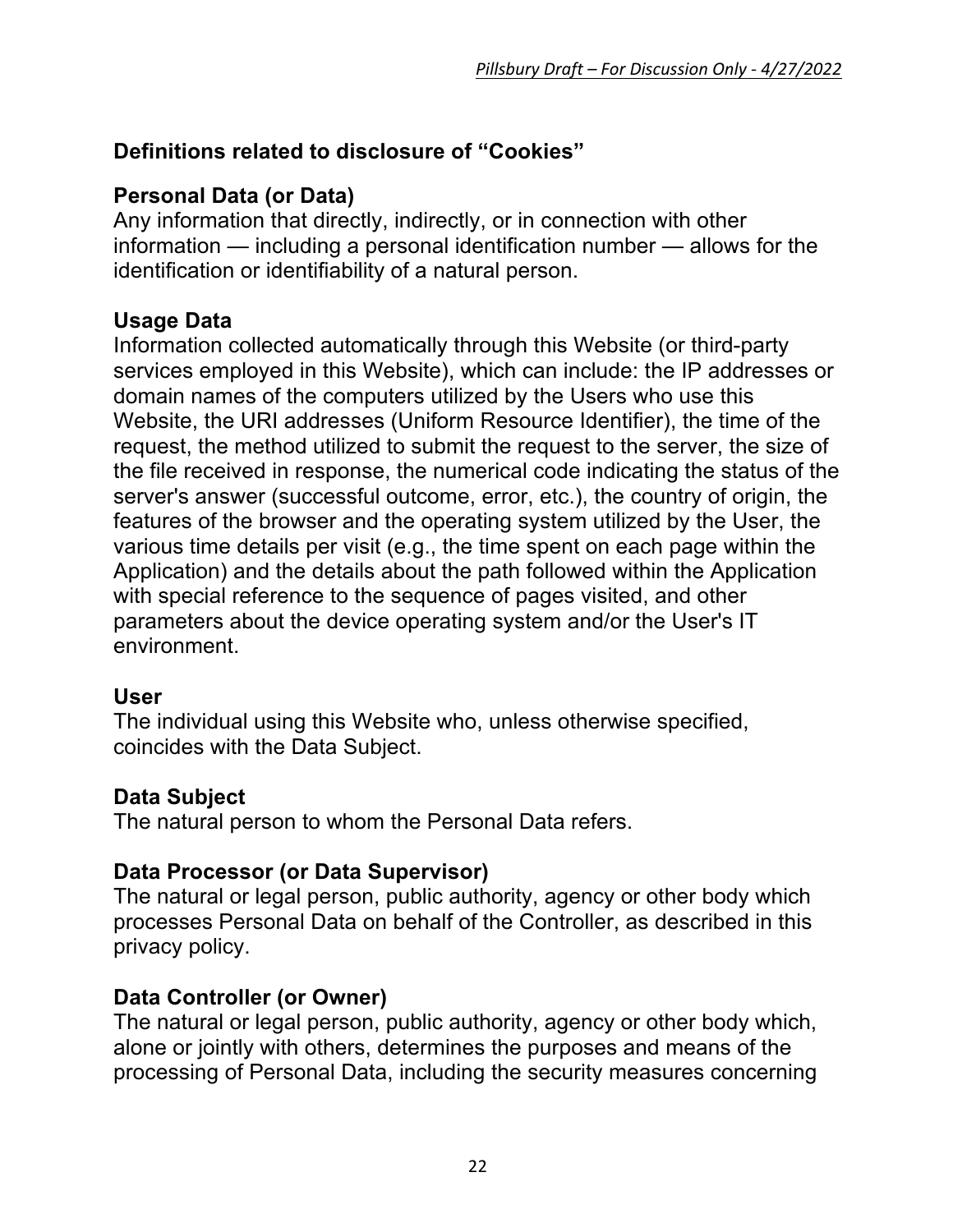the operation and use of this Website. The Data Controller, unless otherwise specified, is the Owner of this Website.

#### **This Website (or this Application)**

The means by which the Personal Data of the User is collected and processed.

#### **Service**

The service provided by this Website as described in the relative terms (if available) and on this site/application.

## **European Union (or EU)**

Unless otherwise specified, all references made within this document to the European Union include all current member states to the European Union and the European Economic Area.

#### **Cookie**

Cookies are Trackers consisting of small sets of data stored in the User's browser.

## **Tracker**

Tracker indicates any technology - *e.g*., Cookies, unique identifiers, web beacons, embedded scripts, e-tags and fingerprinting - that enables the tracking of Users, for example by accessing or storing information on the User's device.

## **Links to Other Sites**

Occasionally we provide links to other websites for your convenience and information. These sites operate independently from our Sites and are not under our control. These sites may have their own privacy notices or terms of use, which you should review if you visit any sites linked through our Sites. We are not responsible for the content or use of these unrelated sites.

## **Updates to this Privacy Notice**

Although most changes are likely to be minor, Biolinq may change its Privacy Notice from time to time, and at Biolinq's sole discretion. Biolinq encourages visitors to frequently check this page for any changes to its Privacy Notice.